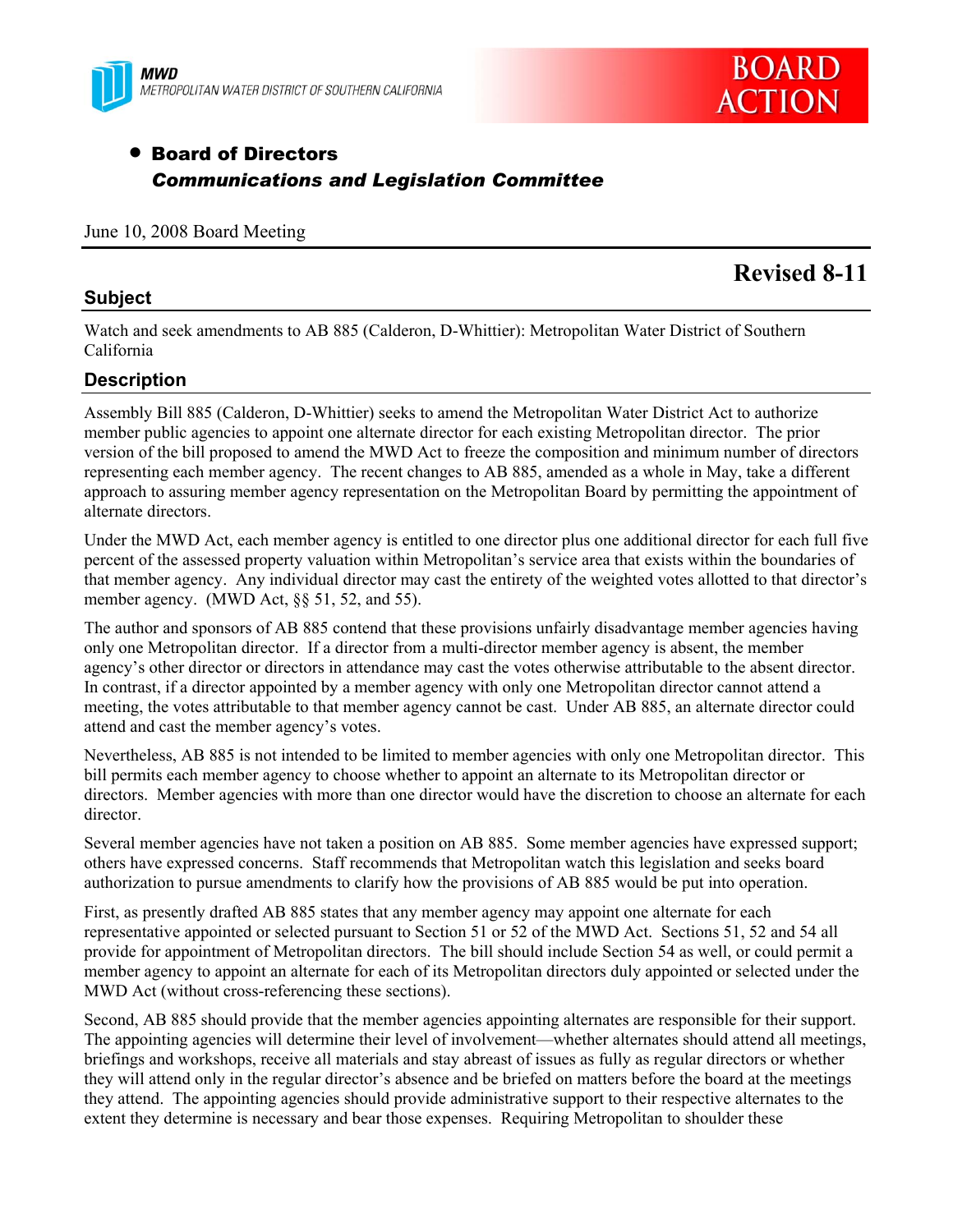responsibilities would unfairly distribute their cost among all member agencies, including those that do not appoint alternates.

Under AB 885, alternates will be required to file annual statements disclosing their economic interests with the Fair Political Practices Commission and be subject to conflict of interest laws to the same extent as regular directors. In addition, whenever the regular director has a conflict of interest, the same restrictions that apply to the regular director will apply to the alternate. This means that the alternate also will need to know or be informed of all the regular director's direct and indirect economic interests to comply with conflict of interest laws. This is an unavoidable consequence of being an alternate that cannot be mitigated by an amendment to AB 885.

# **Policy**

MWD Act sections 51, 52 and 54 – Appointment and designation by member agencies of their representatives on Metropolitan's Board

# **California Environmental Quality Act (CEQA)**

CEQA determination for Options #1, #2 and #3:

The proposed action is not defined as a project under CEQA because it involves continuing administrative activities, such as general policy and procedure making (Section 15378(b)(2) of the State CEQA Guidelines). In addition, where it can be seen with certainty that there is no possibility that the proposed action in question may have a significant effect on the environment, the proposed action is not subject to CEOA (Section 15061(b)(3) of the State CEQA Guidelines).

The CEQA determination is: Determine that the proposed action is not subject to CEQA pursuant to Sections 15061(b)(3) and 15378(b)(2) of the State CEQA Guidelines.

## **Board Options**

### **Option #1**

Adopt the CEQA determination, watch AB 885 and authorize staff to seek amendments as described above. **Fiscal Impact:** Unknown at this time. Potential increased costs for alternate directors, depending on the number of alternate directors appointed and the level of support that may be required under the final bill.

### **Option #2**

Adopt the CEQA determination and express support for AB 885, if amended as discussed above. **Fiscal Impact:** Same

### **Option #3**

Adopt the CEQA determination and oppose AB 885, unless amended as discussed above. **Fiscal Impact:** Same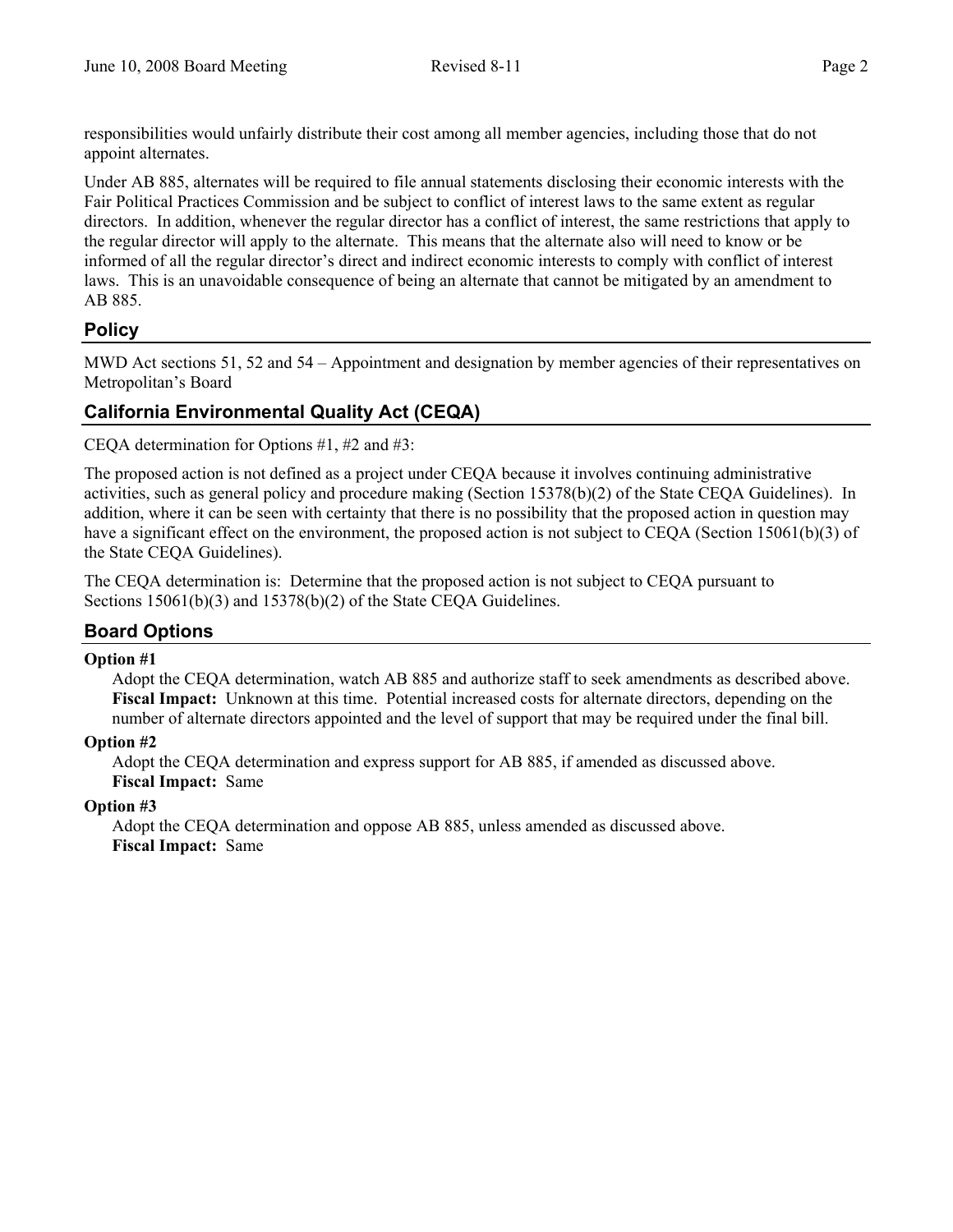## **Staff Recommendation**

Option #1

 $U$ a ade 6/5/2008 *Date Linda Waade* 

*Deputy General Manager, External Affairs* 

6/5/2008 *Jeffrey Kightlinger General Manager Date* 

**Attachment 1 – Assembly Bill 885** 

BLA #6202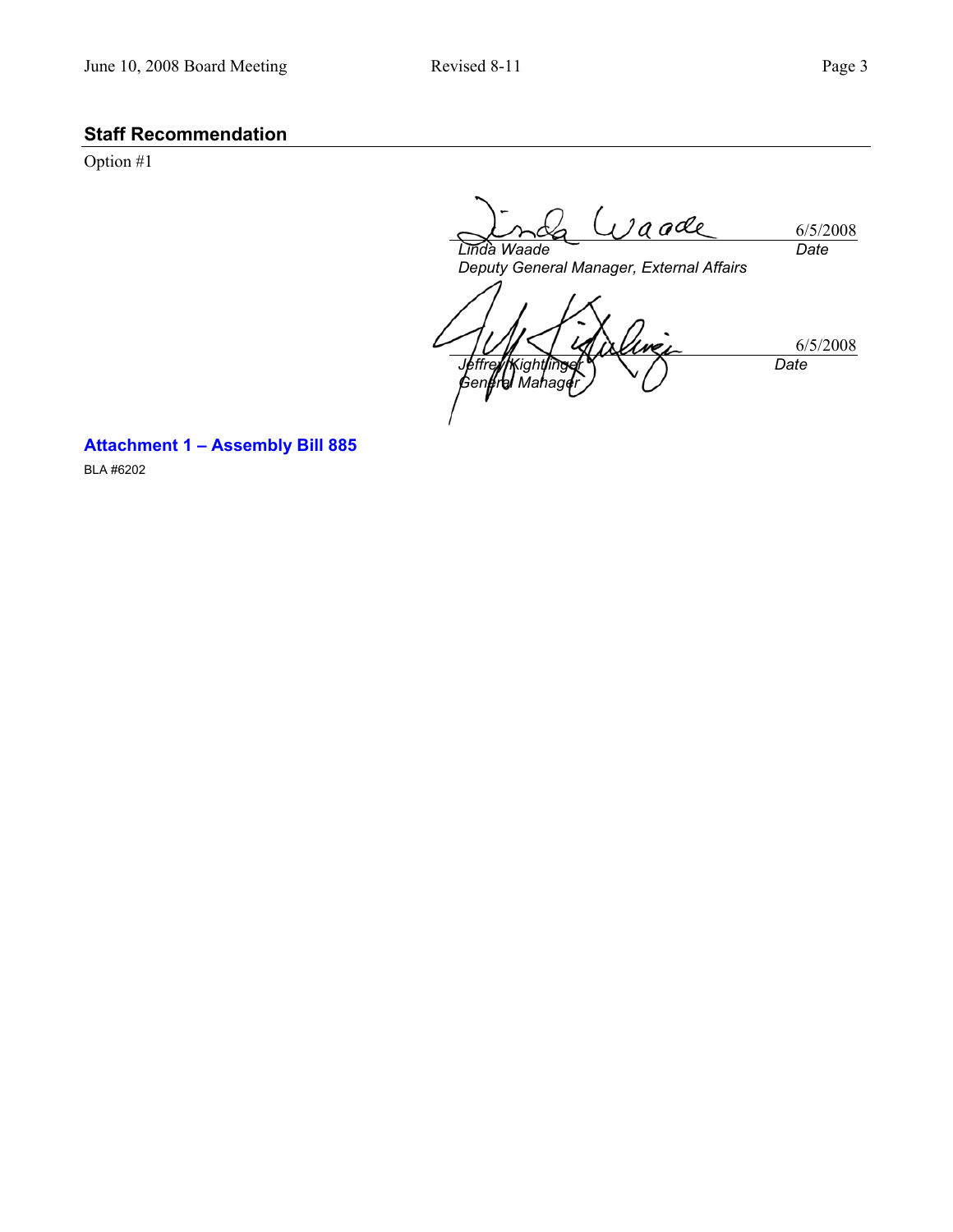AMENDED IN SENATE MAY 28, 2008 AMENDED IN SENATE MAY 13, 2008 AMENDED IN ASSEMBLY MAY 25, 2007 AMENDED IN ASSEMBLY MAY 21, 2007 AMENDED IN ASSEMBLY APRIL 30, 2007 AMENDED IN ASSEMBLY APRIL 19, 2007 AMENDED IN ASSEMBLY APRIL 9, 2007 california legislature—2007–08 regular session

## **ASSEMBLY BILL No. 885**

#### **Introduced by Assembly Member Charles Calderon**

February 22, 2007

An act to add Section 52.5 to the Metropolitan Water District Act (Chapter 209 of the Statutes of 1969), relating to metropolitan water districts.

#### legislative counsel' s digest

AB 885, as amended, Charles Calderon. Metropolitan Water District of southern California.

The Metropolitan Water District Act provides for the creation of metropolitan water districts, governed by a board of directors composed of at least one representative of each member public agency, designated *appointed* or selected by the member public agency, as prescribed. In addition to the one representative, a member public agency may appoint additional representatives not exceeding one additional representative for each 5% of the assessed valuation of property taxable for district